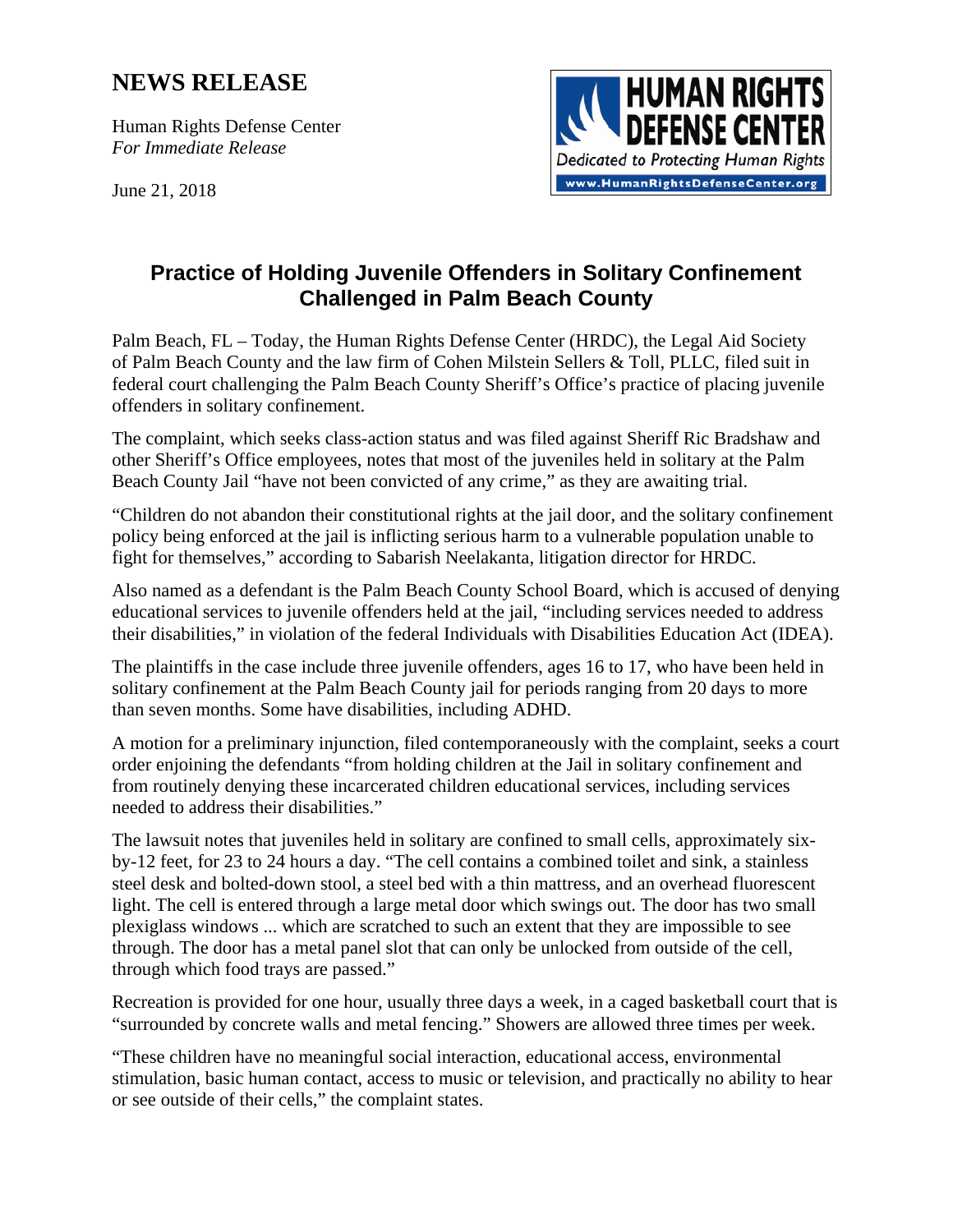With respect to educational services, there is a "complete failure to provide access to basic educational services [which denies] those children with disabilities access to special education supports and services, responsibilities shared by the Sheriff's Office and the School District."

The juveniles kept in solitary confinement "may receive, at most, packets of work shoved under a cell door or have brief moments to speak with a teacher standing outside of their locked door," according to the complaint.

It is widely acknowledged that prolonged placement in solitary confinement can result in serious mental health problems and can exacerbate existing problems.

"Children in solitary confinement have committed suicide, developed psychosis and posttraumatic stress disorders, and have experienced major depression, agitation, suicidal ideation, suicidal intent, self-mutilation, and suicidal behavior," the lawsuit states. "Without immediate intervention, these children will continue suffering inhumane treatment, physical and psychological harm, and acute and long term mental health issues from the prolonged isolation."

The American Medical Association, the American Academy of Child and Adolescent Psychiatry, the National Commission on Correctional Health Care, and the National Council of Juvenile and Family Court Judges have all called for the end of solitary confinement for juveniles. The United Nations has found that more than 15 days of solitary constitutes a form of torture.

"Solitary confinement is an archaic practice that has been proven to be ineffective and toxic. Children are especially susceptible to the harms of solitary confinement. The circumstances of confinement at the Palm Beach County Jail are among the worst in the nation – the children in confinement are denied nearly all human contact, education and mental health treatment – and left in a locked, cement cell from which they are deprived of sight and sound. These conditions can last from months to a year on end. This practice must stop. We cannot continue to treat children in this manner and expect them to successfully return to their homes, communities and schools," states Melissa Duncan, supervising attorney of the Legal Aid Society of Palm Beach County's Education Advocacy Project.

"Currently, the public's attention is focused on the separation of immigrant children from their parents at the border, which is certainly a serious issue," added HRDC executive director Paul Wright. "But in Palm Beach County, children are not only being separated from their families through incarceration at the county jail, they are being placed in solitary confinement under conditions that violate their rights and constitute a threat to their well-being. The denial of an education is especially egregious since all Florida children are guaranteed the right to a free public education. We have filed suit to halt these human rights abuses."

"The psychological and physical impact of putting minors in solitary confinement is enormous and can have devastating consequences including post-traumatic stress disorder and suicide," said Theodore J. Leopold, partner and Co-Chair of the Complex Tort Litigation practice group and Co-Chair of the Consumer Protection practice at Cohen Milstein. "This lawsuit is the first of its kind in Florida and, by filing it, we hope that our state's lawmakers finally realize they're creating a human rights issue. If we want to help our next generation succeed, we need Florida to follow the lead of states like Wisconsin, California, New York and others, and put an end to this cruel policy."

The suit, which raises claims under federal civil rights statutes, the Americans with Disabilities Act, the Rehabilitation Act and IDEA, seeks injunctive and declaratory relief, damages, "compensatory education for education benefits denied," and attorneys' fees and costs.